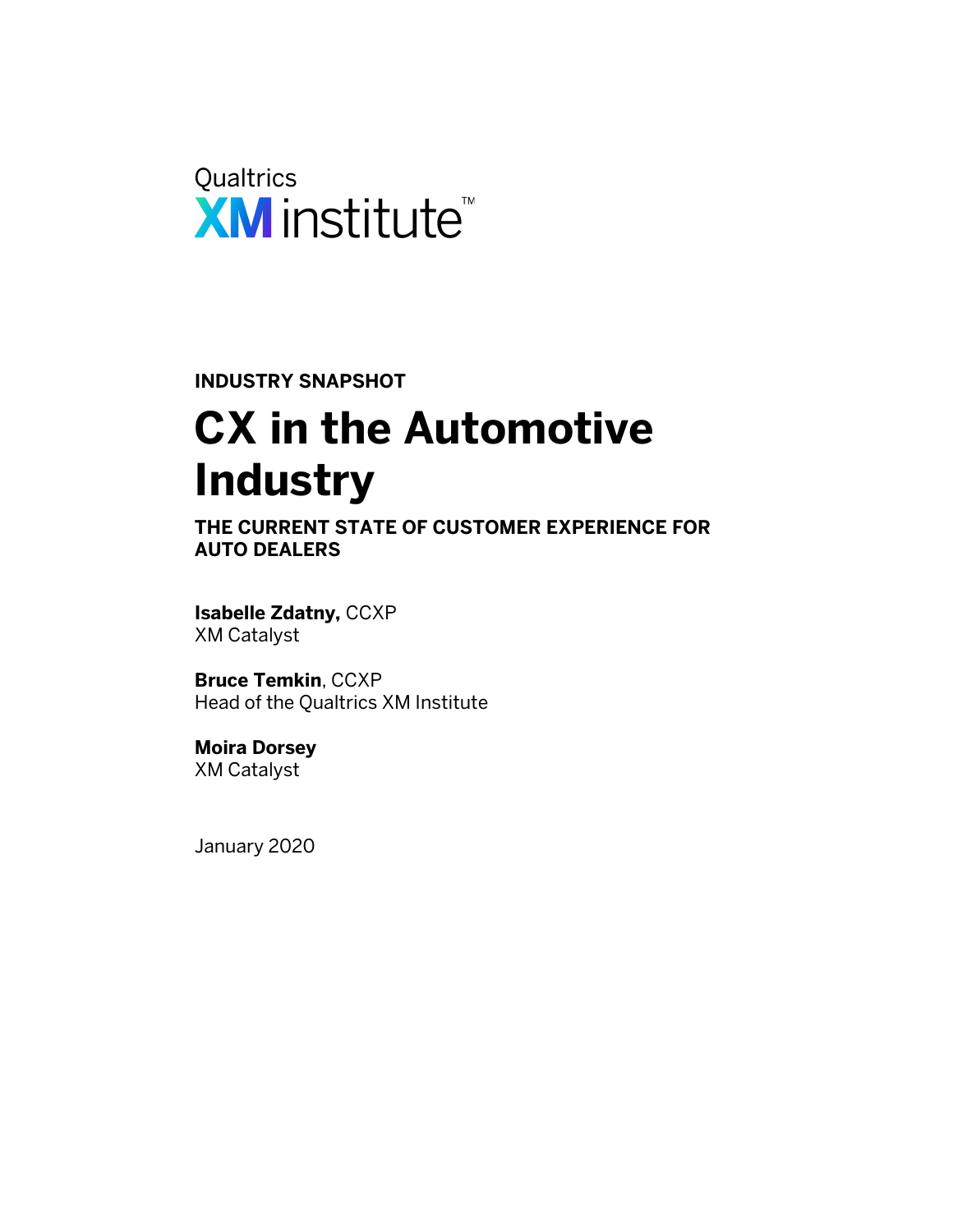#### **EXECUTIVE SUMMARY**

To evaluate the current state of customer experience (CX), the XM Institute surveyed 10,000 U.S. consumers about their experiences with 294 companies across 20 different industries. In this Industry Snapshot, we analyze the quality of customers' experiences with the automotive industry.

#### **UNDERSTANDING THE STATE OF CX IN THE AUTOMOTIVE INDUSTRY**

How does the quality of customer experience differ across industries? To address this question, the XM Institute conducted a large-scale benchmark study where we asked 10,000 U.S. consumers to rate their recent interactions with 294 organizations across 20 industries.<sup>1</sup> In this Industry Snapshot, we examine the state of CX in the automotive industry. To develop this Industry Snapshot, we:

- § **Found the average XMI Customer Ratings - Overall for each industry.** To generate the average CX rating for each industry, we asked respondents to evaluate their experiences with companies over the past 90 days.<sup>2</sup> These questions – rated on a seven-point scale – covered the three components of an experience: *success* (were they able to accomplish their goals?), *effort* (how easy or difficult was it for them to accomplish their goals?), and *emotion* (how did the interaction make them feel?).3 We found the *XMI Customer Rating - Overall* for each of the 294 companies by averaging the ratings for these three experience components. We then calculated the average *Customer Rating* for each industry by averaging the *Customer Ratings* of the companies within each industry.4
- § **Calculated NPS.** We asked respondents who had interacted with a company to answer the standard Net Promoter® Score (NPS®) question: *How likely are you to recommend <company> to friends and colleagues*? Consumers selected a response from 0 (not at all likely) to 10 (extremely likely). We then determined the percentages of each firm's respondents who were *promoters* (selected 9 or 10), *passives* (selected 7 or 8), or *detractors* (selected between 0 and 6). We then calculated the NPS for each

<sup>1</sup> Data comes from the Qualtrics XM Institute Q2 2019 Consumer Benchmark Survey – an online study of 10,000 U.S. consumers completed during May 2019. Survey respondents were representative of the U.S. Census based on quotas for age, income, ethnicity, and geographic region.

<sup>&</sup>lt;sup>2</sup> See the XM Institute report, "2019 XMI Customer Ratings – Overall," (September 2019). The XMI Customer Ratings – Overall are a continuation of the *Temkin Experience Ratings*. The *Ratings* were renamed after Qualtrics purchased Temkin Group in October 2018.

<sup>&</sup>lt;sup>3</sup> We developed ratings for each of the three components of an experience  $-$  *success, effort*, and *emotion*  $-$  by subtracting the percentage of consumers who rated a company poorly from the percentage of consumers who rated it highly.

<sup>4</sup> Although consumers rated a number of companies for our survey, we only analyzed the ones that received at least 100 consumer responses. Ultimately, we examined data from 294 companies across 20 industries. For this Industry Snapshot, data on auto dealers comes from over 4,000 respondents evaluating their experiences with 19 large auto dealers.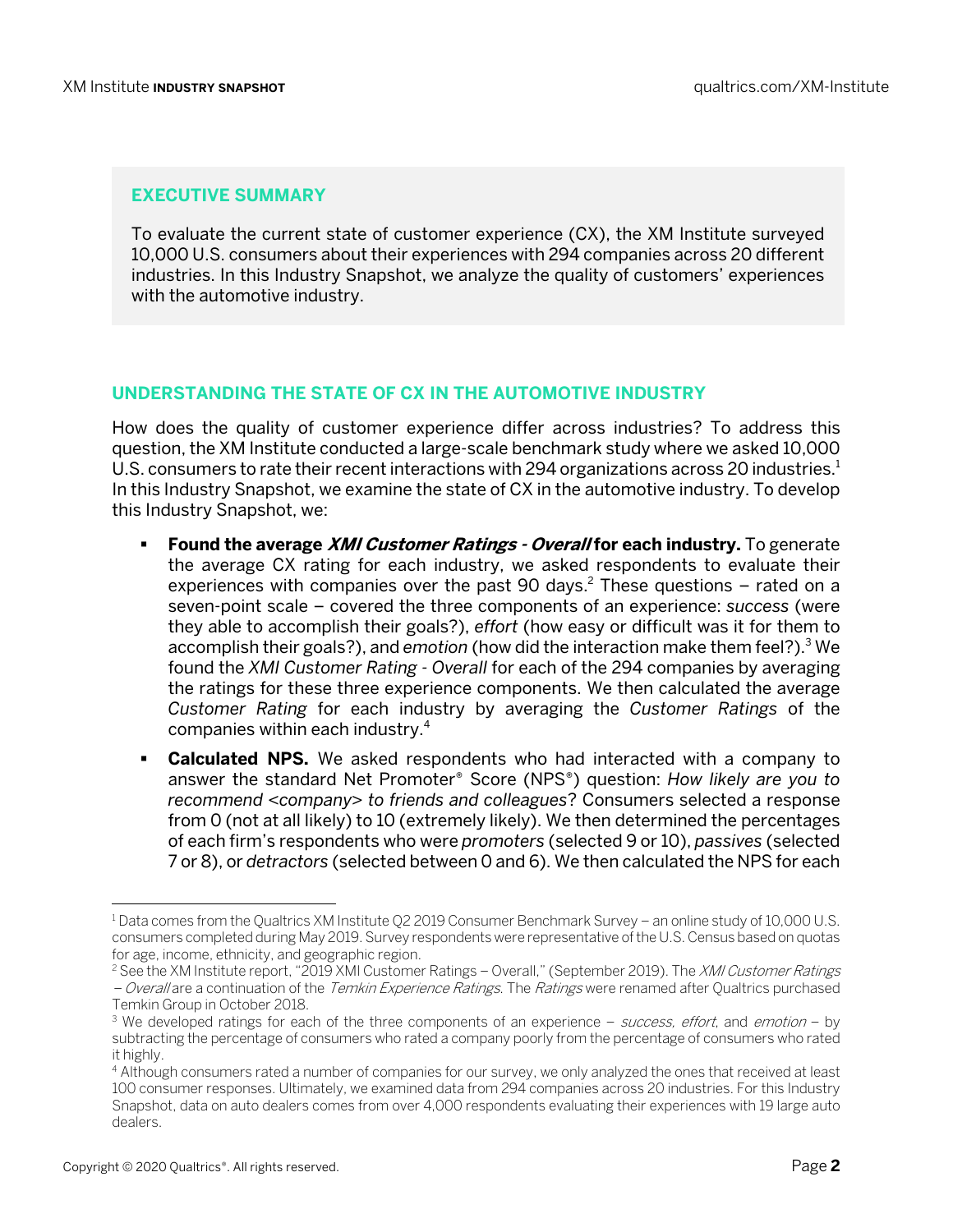company by subtracting its percentage of *detractors* from its percentage of *promoters*. 5

- **Determined likelihood to repurchase and trust.** We also asked consumers how likely they are to consider purchasing more products or services from the companies they had interacted with on a scale of 1 (extremely unlikely) to 7 (extremely likely). We also asked how likely they are to trust that the company would take care of their needs on a scale from 1 (do not trust at all) to 7 (completely trust).
- **Established the frequency and effects of poor experiences.** We asked respondents to identify which organizations they recently had a poor experience with and then asked, "Since the time that you had a bad experience with these companies, how have you changed the amount of money you spend with them?" They could answer that their spending completely stopped, it decreased, it didn't change, it increased, or that they haven't spent any money with that company.
- **Example 1 Identified the most broken customer journeys.** To better understand which types of interactions are most likely to affect the customer's perception of an organization, we asked respondents to identify which journey within a certain industry needs the most improvement. We also looked at the correlation between which journeys a customer identified as broken and how likely that customer was to recommend the company.

## **AUTO DEALERS DELIVER AVERAGE CX**

When we looked at the current state of customer experience in the automotive industry and how it compared to the broader CX landscape, we found that auto dealers:

- § **Receive average Customer Ratings scores.** Auto dealers received an average *XMI Customer Rating – Overall* score of 64% and tied for 9th place out of 20 industries (see Figure 1). When we looked at how auto dealers performed across the three components of an experience – *success*, *effort*, and *emotion* – compared to the average of all 20 industries, we found that, although they are slightly behind the overall average for both *success* and *effort*, they are actually ahead for *emotion*. This is good news for auto dealers as, of the three components, *emotion* is most strongly correlated with customer loyalty and tends to have the lowest scores.
- § **Enjoy an above-average industry NPS.** We found a strong connection between customers' experiences and their likelihood to recommend a company. Companies that significantly outperformed their industry's average *XMI Customer Ratings* also earned a significantly higher-than-average NPS (see Figure 2). Compared to the 20 industry average, auto dealers have a slightly higher percentage of consumers who say that they are likely to recommend the company. To boost their number of promoters, auto dealers should focus on the *emotion* component of customer experiences as, of the three elements, it most significantly impacts likelihood to recommend. An impressive 90% of customers who gave auto dealers a high score in *emotion* say that they are likely to recommend the company.
- **Have enthusiastic older customers.** Customer experience is strongly related to a consumer's likelihood to rebuy from a company, with a correlation coefficient of 0.85

<sup>5</sup> See the XM Institute report, "2019 XMI Customer Ratings – Consumer NPS," (October 2019).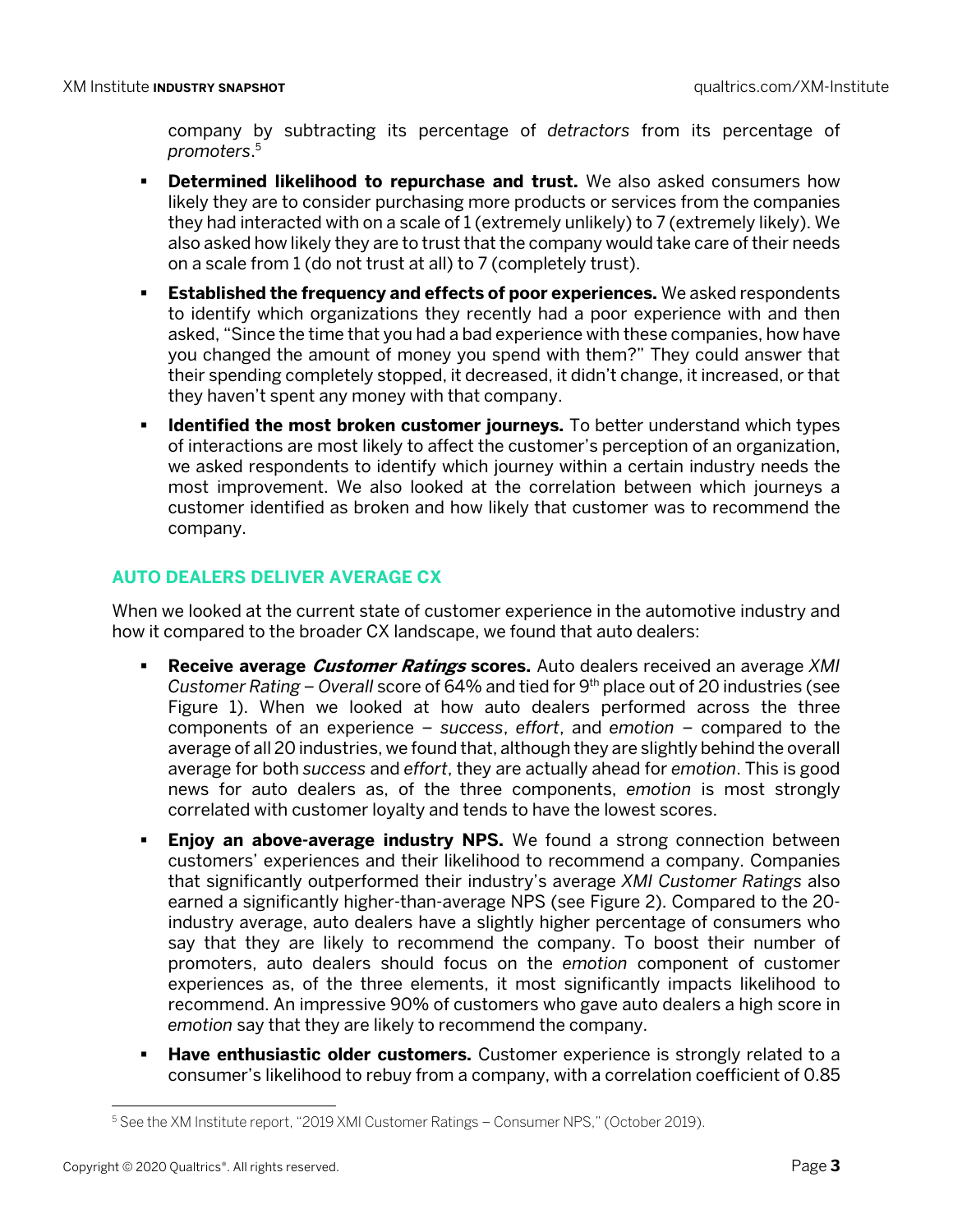(see Figure 3). While the percentage of automotive customers who say they are likely to repurchase from the company is almost identical to the 20-industry average, auto dealers perform significantly better than the overall average amongst customers who are older than 65.

- § **Earn the trust of consumers of all ages.** While a customer's experience with a company does impact their likelihood to trust that company, the correlation is slightly weaker than it is for their likelihood to recommend or repurchase (see Figure 4). The percentage of customers who say they trust auto dealers to take care of their needs is three percentage-points higher than the 20-industry average. Across all age groups, automotive customers are more likely to trust an auto dealership compared to the overall average, with the exception of the younger age group where the two groups are tied.
- § **Frequently deliver poor experiences.** Although auto dealers perform slightly better than the cross-industry average on the other CX dimensions we evaluated, they deliver the second highest percentage of poor experiences, with 10% of customers who interacted with an auto dealer over the previous six months saying that they had a bad experience (see Figure 5). Of those who had a bad experience, 43% report either decreasing or stopping their spending after that poor interaction. The age group that is most likely to report having a bad experience with an auto dealer are 25- to 34-yearolds.
- **Struggle during car service journeys.** Thirteen percent of customers identified "getting service on a car" as in need of significant improvement (see Figure 6). Customers who selected this journey as broken had an average NPS that was 31 points lower than the industry average. And while only 4% of customers selected "returning a car" as the most in need of improvement, those who did gave auto dealers an average NPS that was 39 points lower than the industry's average.

### **PROPEL YOUR EXPERIENCE MANAGEMENT TO THE NEXT LEVEL**

Although the automotive industry overall receives average customer experience ratings, there is a significant difference between the auto dealers who do CX well and those who do it poorly. Additionally, auto dealers frequently struggle to deliver consistent experiences across their networks of independent franchisees, some of which own many brands or belong to large dealer groups. To overcome these challenges and remain competitive within the industry, auto dealers must establish Experience Management (XM) as an organizational discipline by mastering six  $XM$  Competencies and 20  $XM$  Skills (see Figure 7).<sup>6</sup> These capabilities will help auto dealers succeed in the new business environment by allowing them to:

**• Continuously learn.** Auto dealers with strong XM Competencies and Skills will be able to continuously collect and analyze feedback and behavioral signals from people who interact with them – gathering the information necessary for understanding the experiences, perceptions, and attitudes of their customers, employees, and prospects. This requires them to shift away from their traditional collection practices, which incentivize employees to game the system and pressure customers for good

<sup>6</sup> See the Qualtrics XM Institute report, "Operationalizing XM" (July 2019).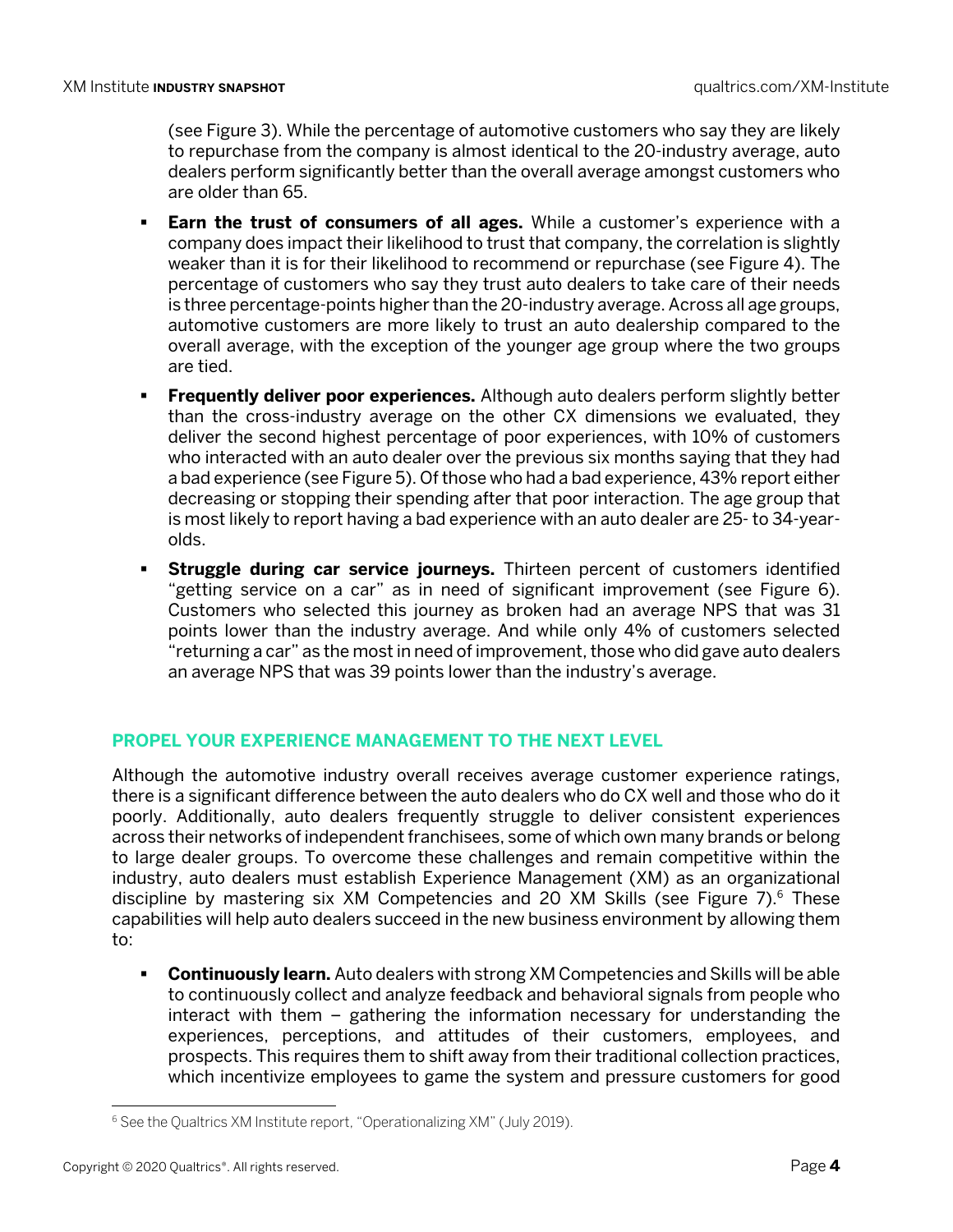scores rather than useful insights. Instead, these new XM capabilities will enable auto dealers to first identify which moments most affect the loyalty of key customer segments – such as returning or getting service done on a car – and then establish listening posts that collect feedback and signals about the quality of those interactions. For instance, an auto dealer may find that younger customers tend to give it lower satisfaction scores after getting their car serviced because they don't know what to expect during the process and don't understand a number of charges on their bill.

- **Propagate insights.** Once auto dealers understand how the people who interact with them think, behave, and feel, they then need to get those insights into the hands of the people across their ecosystems who are best equipped to act on that information. For example, auto dealers with strong XM skills will not only recognize that, say, getting a car serviced is a key moment of truth for customers, they will also be able to quickly share qualitative and quantitative feedback about those interactions with the people who are directly and indirectly responsible for delivering them, such as mechanics and general managers. Furthermore, they will tailor both the content and the form of these insights for each role, with customized alerts triggered when certain criteria – such as a low NPS or CSAT score– are met.
- **Rapidly adapt.** Distributing customer insights in the right form to the right people across the organization will allow auto dealers to act quickly on the intelligence they've collected and shared, thus enabling them to rapidly create or improve experiences in a way that addresses people's changing needs and expectations. For example, auto dealers may institute weekly huddles where frontline teams discuss customers' feedback about getting their car serviced and brainstorm ways to improve this journey. After implementing their improvement ideas, the teams could ensure the changes are having the intended effect by continuing to monitor customer feedback and tweaking the experience until they achieve the desired result.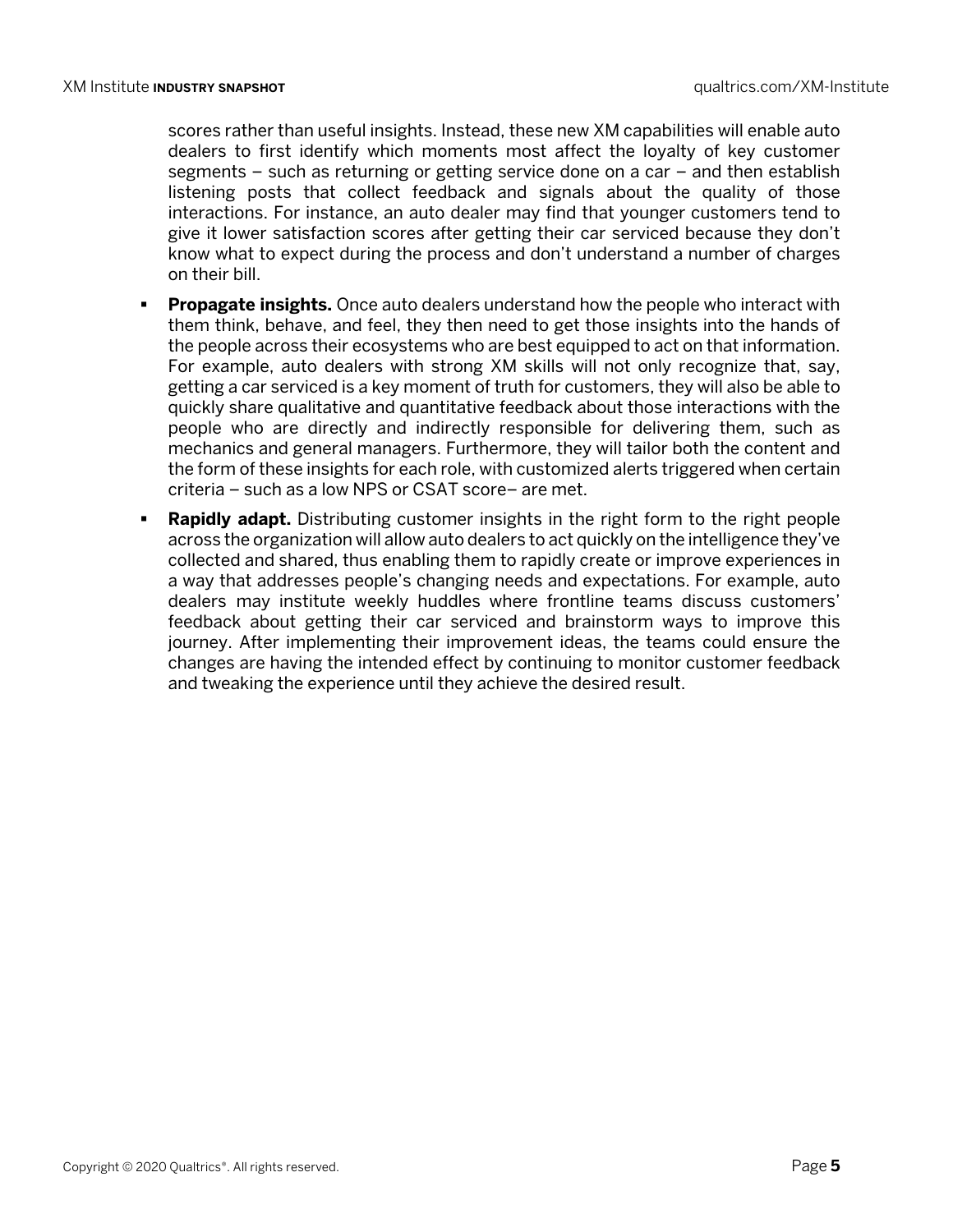

Figure 1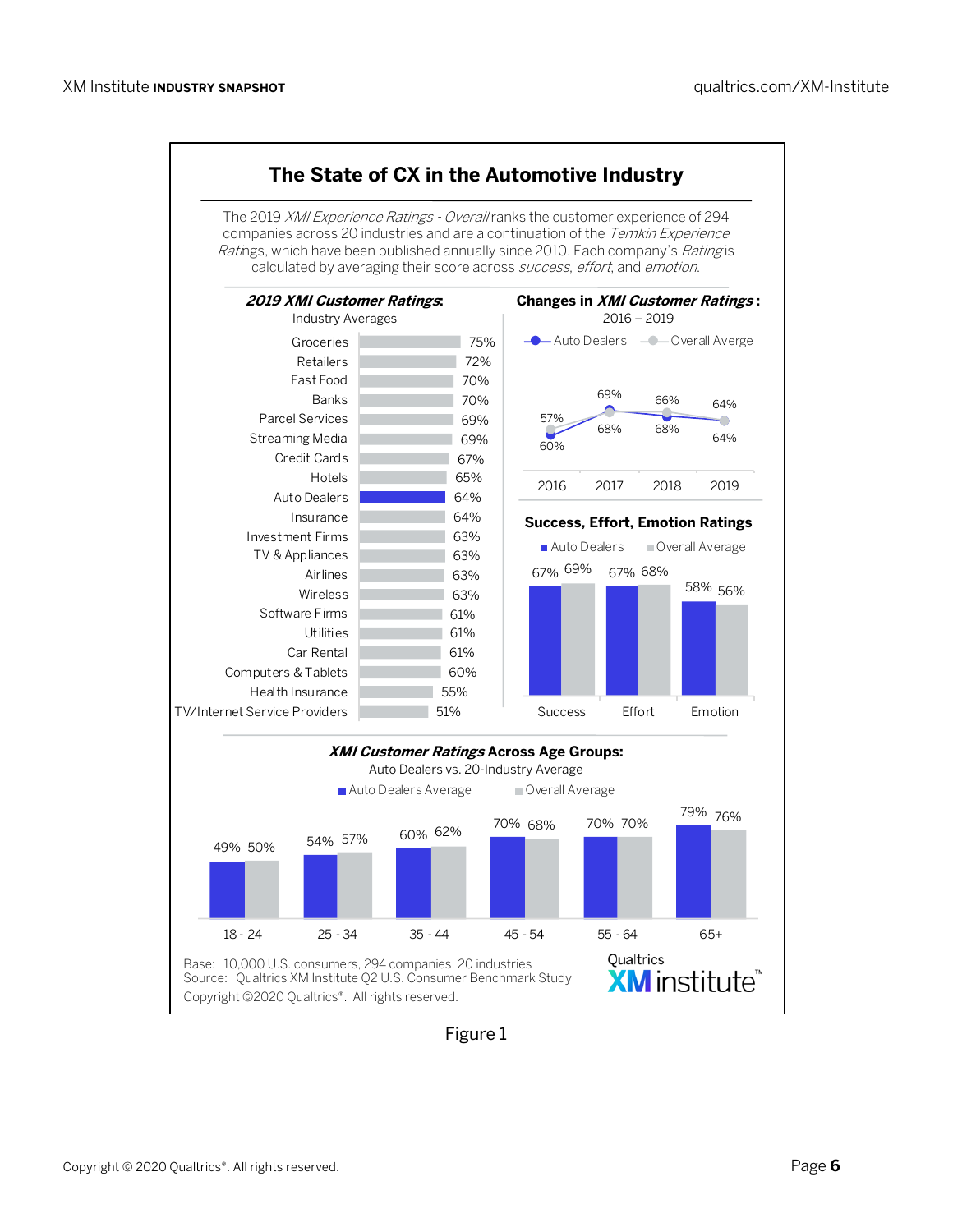

Figure 2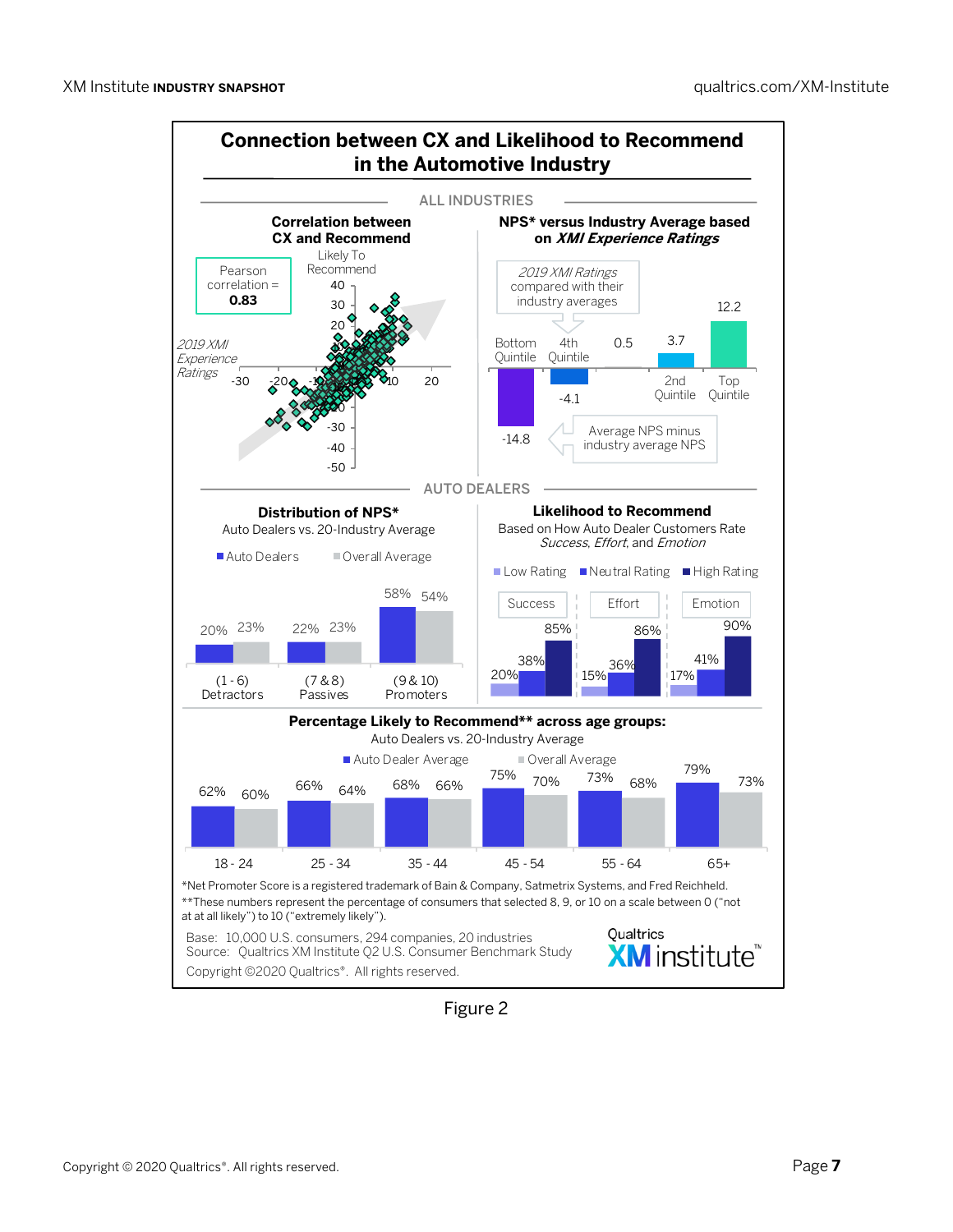

Figure 3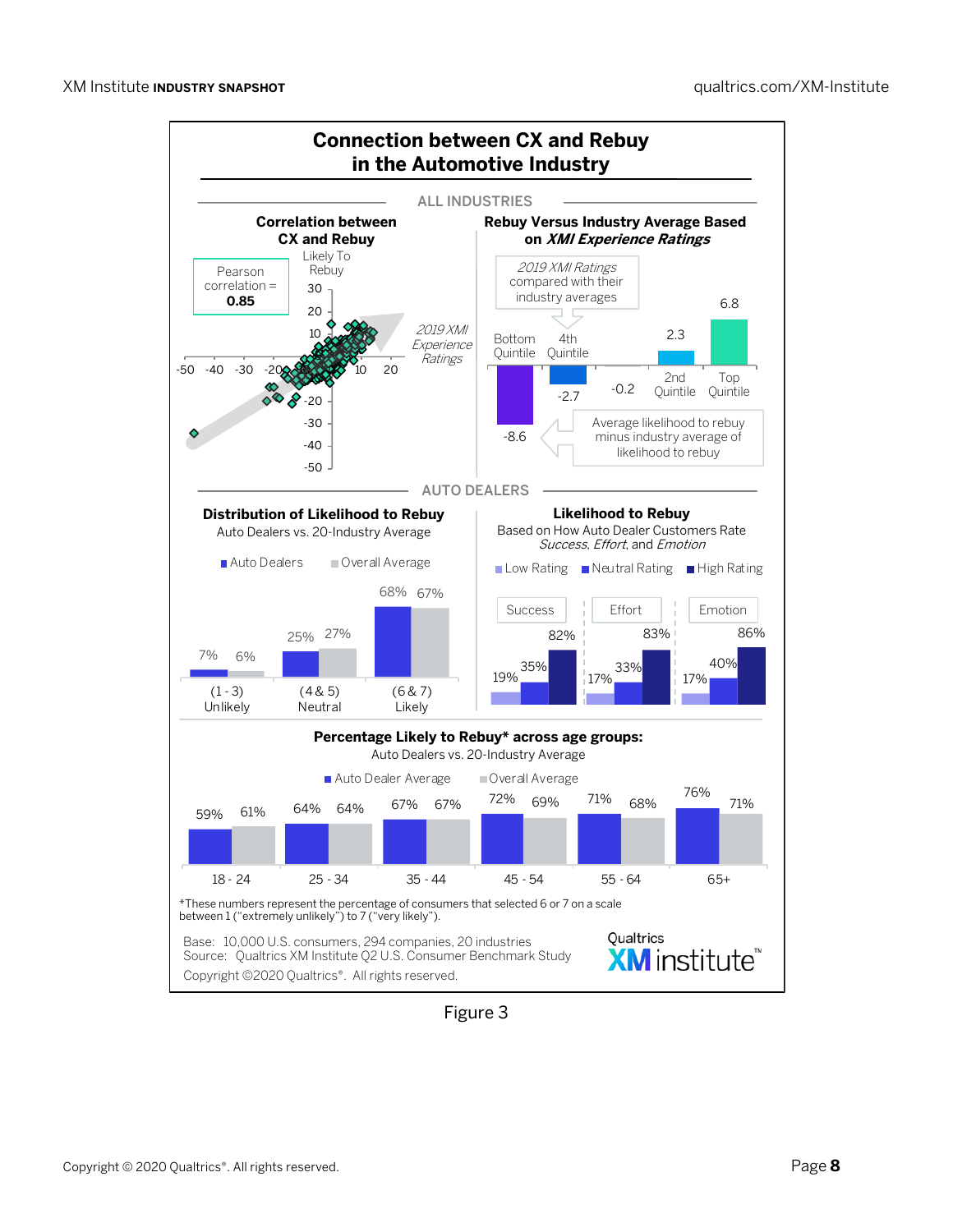

Figure 4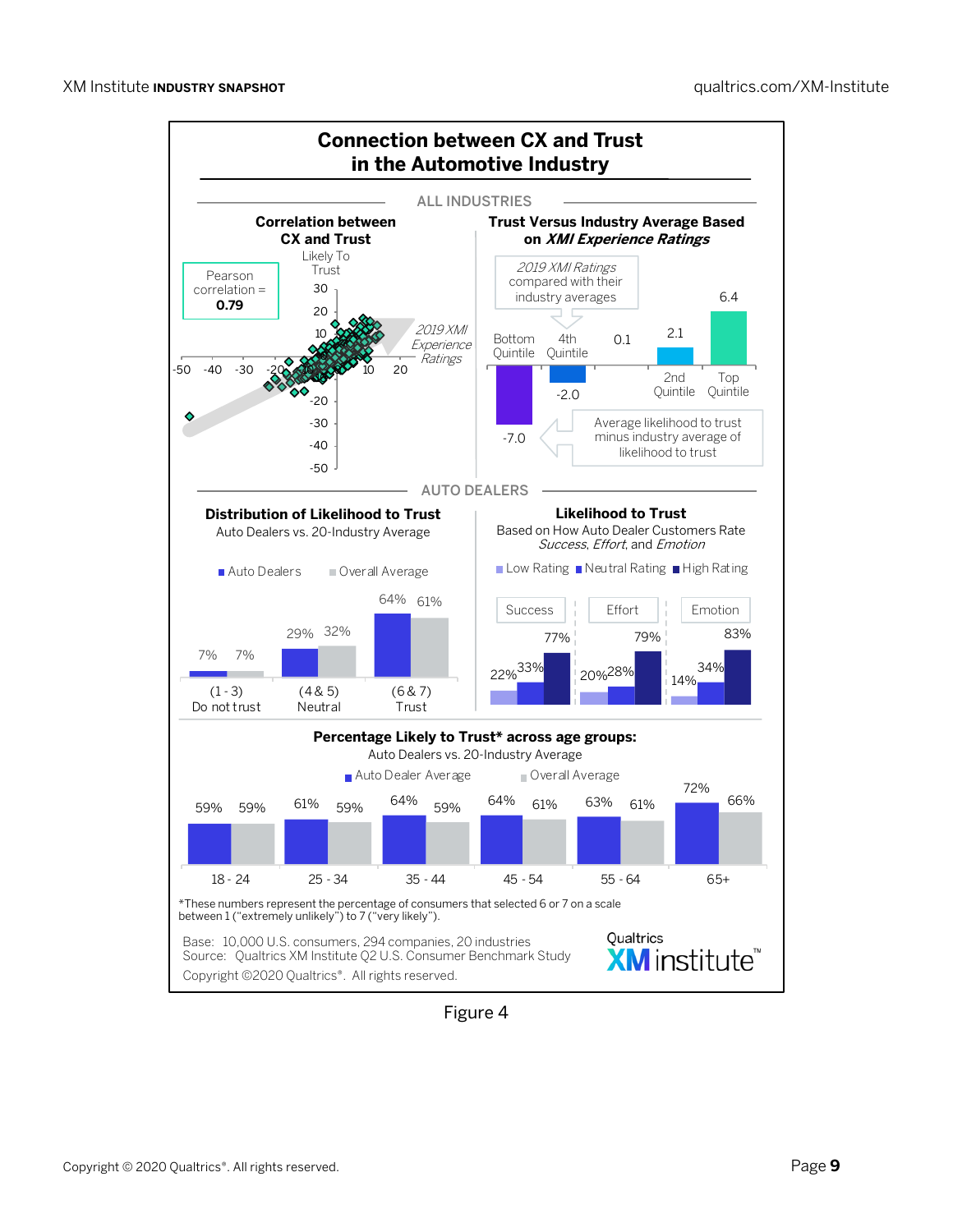

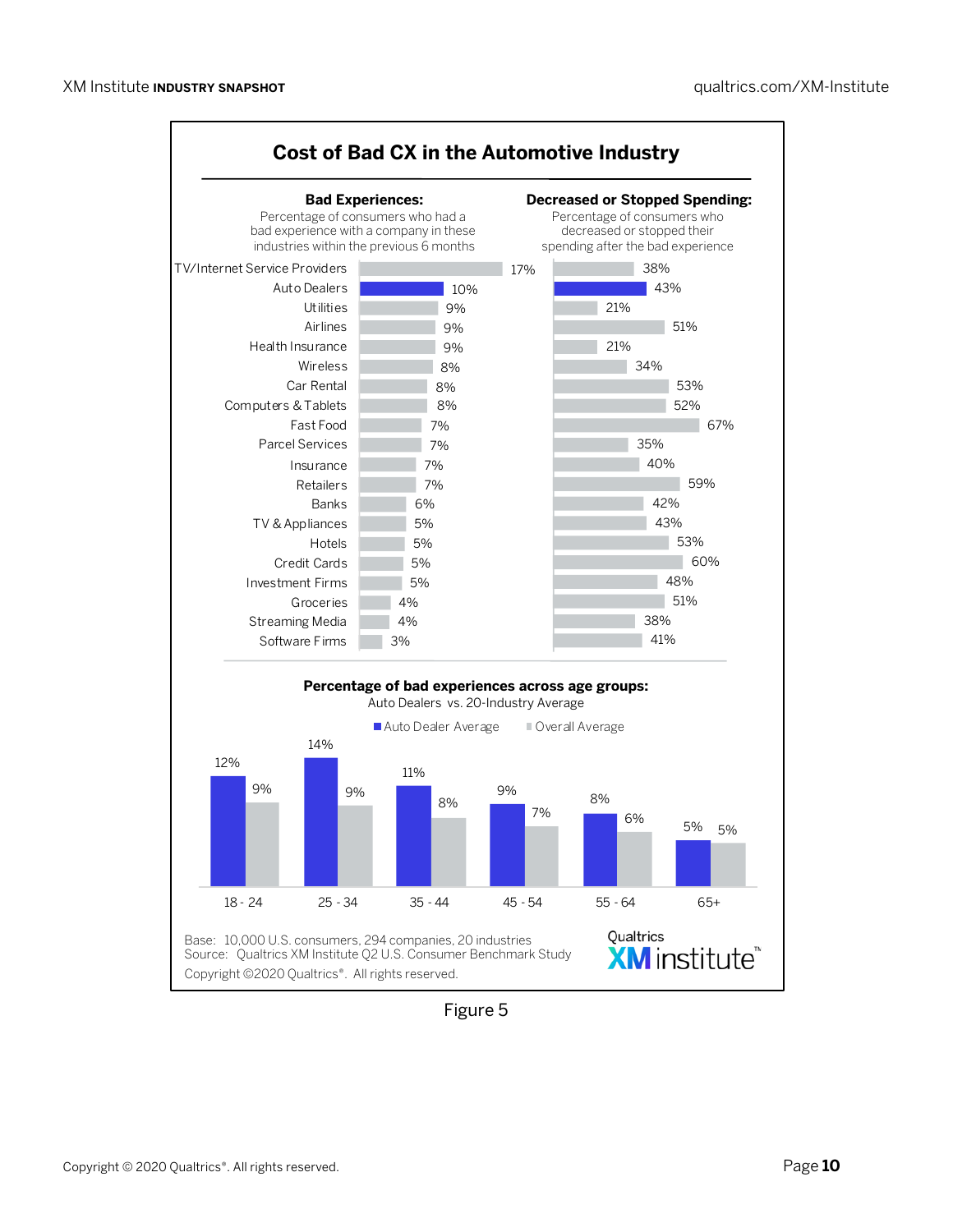